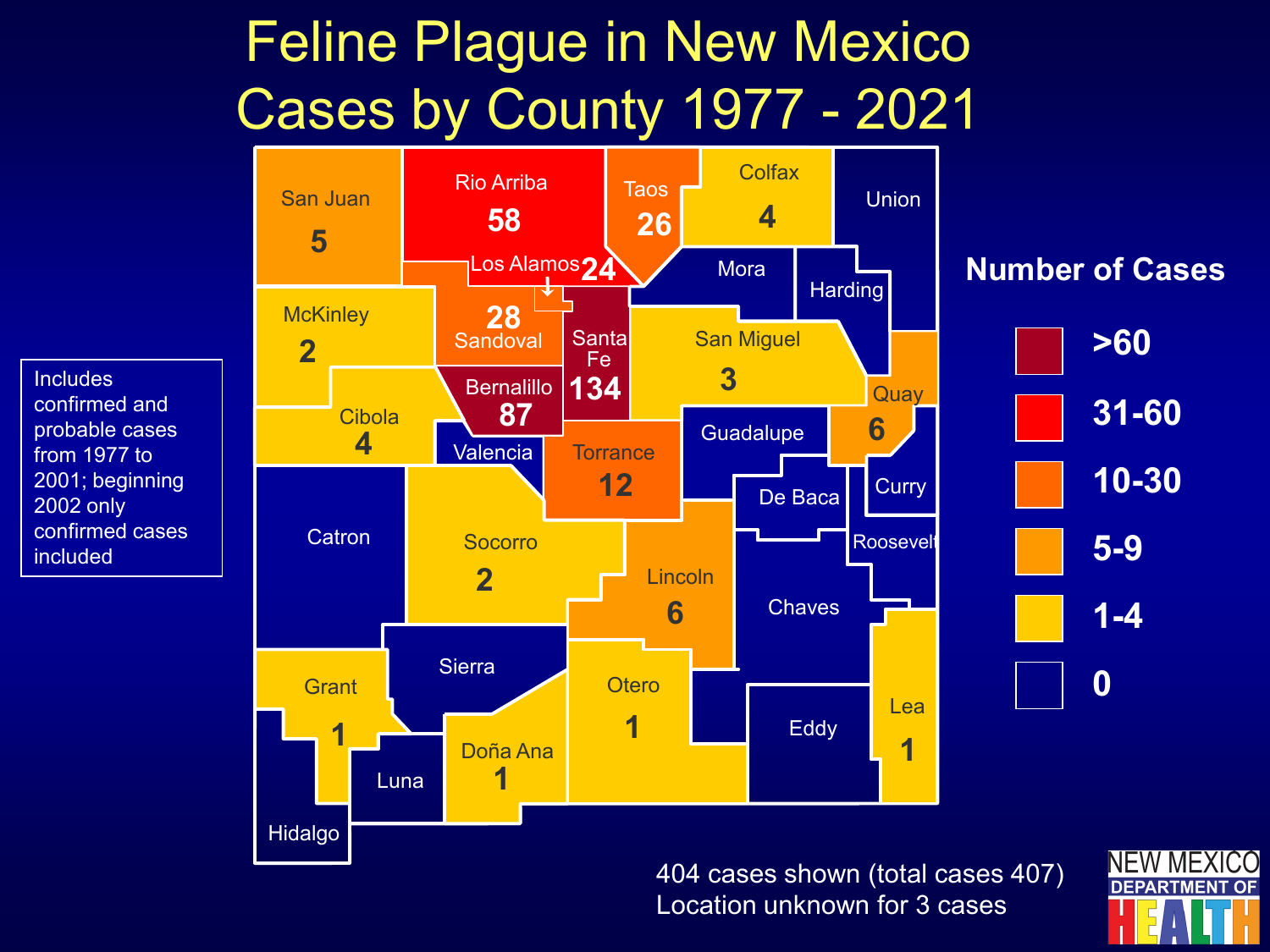## Feline Plague by Year New Mexico, 1977-2021

## Number of Cases  $N = 407$



Year

\* 1977-2001 includes confirmed and probable cases; beginning 2002 only confirmed cases are included